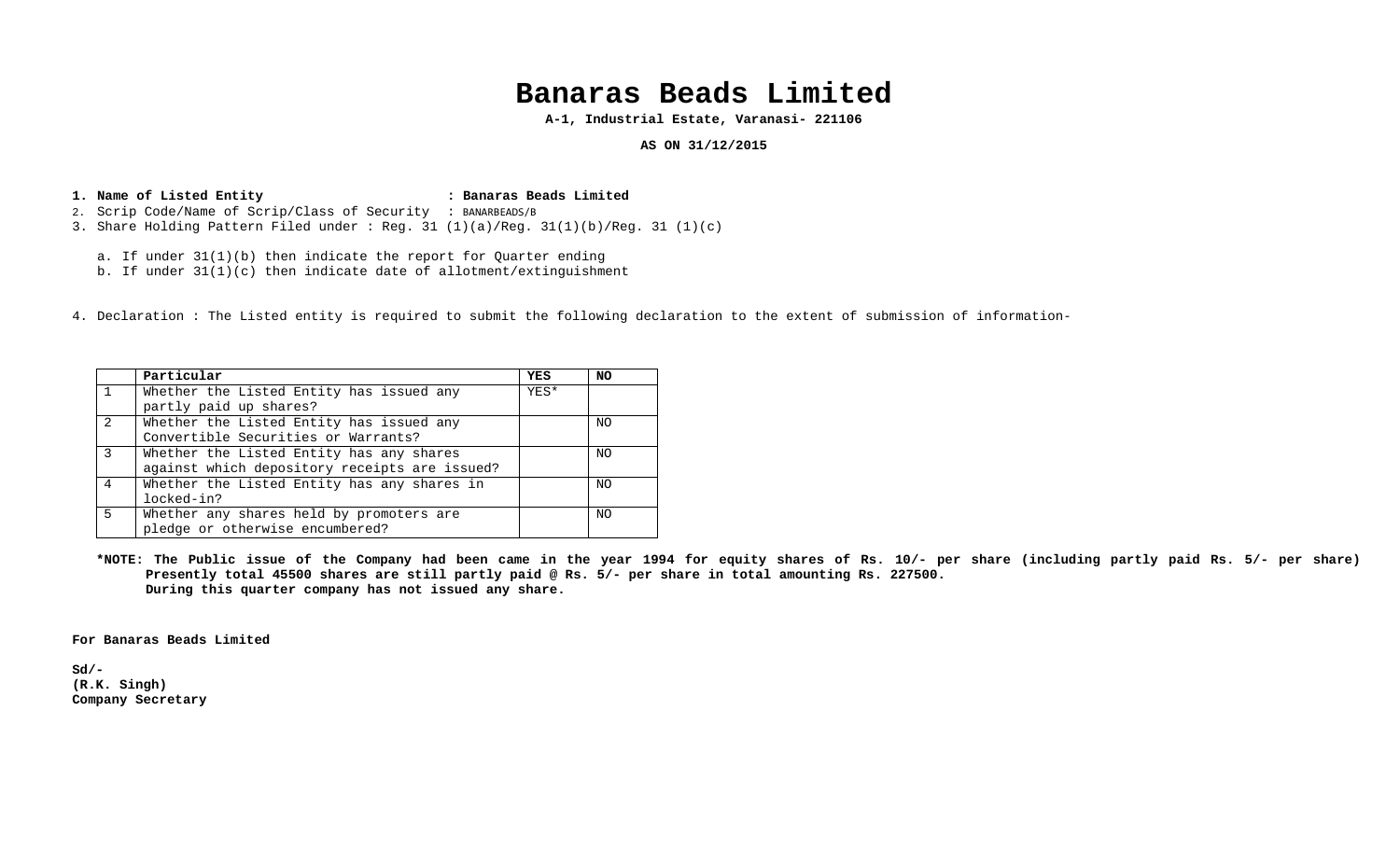# **Banaras Beads Limited**

### **A-1, Industrial Estate, Varanasi- 221106**

| Table I- Summary Statement holding of speciefied securities |  |
|-------------------------------------------------------------|--|
|                                                             |  |

| Cate-<br>gory<br>(T) | Category of<br>shaeholder<br>(II)                                                | Nos.of<br>share<br>holders<br>(III) | No. of<br>fully<br>paid up<br>equity<br>shares<br>held<br>(TV) | paid up under<br>equity lying<br>held | shares Deposi<br>tory<br>Receipts<br>$(V)$ $(VI)$ | partly shares shares held holding each class of securities<br>$(VII) =$<br>$+$ (VI) | as a %<br>of total<br>no. of<br>shares<br>(calcula<br>ted as<br>per SCRR<br>1957)<br>(VIII)<br>$(IV)+(V)$ As a $% of$<br>$(A+B+C2)$ |                      | (IX)        |          |                                  | nts) | No. of No. Of Total nos. Share Number of Voting Rights Held in No of Shares Number of locked<br>share holding in shares<br>under as a %<br>lying assuming<br>outst full<br>anding conversion<br>conve of conv<br>rtible ertible<br>securi securities<br>ties (as a % of<br>(inclu diluted<br>ding share<br>warra capital)<br>$(X)$ $(XI) = (VII)$<br>$+(X)$ As a $\frac{1}{6}$<br>of $(A+B+C2)$ |          | (XII)                        | Number of Shares<br>pledged or other<br>wise encumbered |         | (XIII)                     | Number of<br>equity<br>shares<br>held<br>in demat-<br>erialized<br>form<br>(XIV) |
|----------------------|----------------------------------------------------------------------------------|-------------------------------------|----------------------------------------------------------------|---------------------------------------|---------------------------------------------------|-------------------------------------------------------------------------------------|-------------------------------------------------------------------------------------------------------------------------------------|----------------------|-------------|----------|----------------------------------|------|-------------------------------------------------------------------------------------------------------------------------------------------------------------------------------------------------------------------------------------------------------------------------------------------------------------------------------------------------------------------------------------------------|----------|------------------------------|---------------------------------------------------------|---------|----------------------------|----------------------------------------------------------------------------------|
|                      |                                                                                  |                                     |                                                                |                                       |                                                   |                                                                                     |                                                                                                                                     | NO. OF VOTING RIGHTS |             |          | TOTAL AS                         |      |                                                                                                                                                                                                                                                                                                                                                                                                 |          | $No. as a 8$<br>(a) of total |                                                         |         | No. as a %<br>(a) of total |                                                                                  |
|                      |                                                                                  |                                     |                                                                |                                       |                                                   |                                                                                     |                                                                                                                                     | CLASS X CLASS        | Y           | TOTAL    | $\text{\&}$ OF $(A+B)$<br>$+C$ ) |      |                                                                                                                                                                                                                                                                                                                                                                                                 |          | shares held<br>(b)           |                                                         |         | shares held<br>(b)         |                                                                                  |
|                      |                                                                                  |                                     |                                                                |                                       |                                                   |                                                                                     |                                                                                                                                     |                      |             |          |                                  |      |                                                                                                                                                                                                                                                                                                                                                                                                 |          |                              |                                                         |         |                            |                                                                                  |
|                      | (A) Promoter & Promoter<br>Promoter Group<br>----------------------------------- | $7\overline{ }$                     | 3835592                                                        |                                       | $0$ NIL                                           | 3835592                                                                             | 57.80                                                                                                                               | 3835592 NIL          |             |          | 3835592 57.80 NIL 57.80          |      | $\overline{0}$                                                                                                                                                                                                                                                                                                                                                                                  |          | 0.00                         |                                                         |         | 0.00                       | 3835592                                                                          |
|                      | (B) Public                                                                       | 6631                                | 2800630 45500 NIL                                              |                                       |                                                   | 2846130                                                                             | 42.20                                                                                                                               | 2800630 NIL          |             |          | 2800630 42.20 NIL 42.20          |      |                                                                                                                                                                                                                                                                                                                                                                                                 | $\Omega$ | 0.00                         |                                                         |         | 0.00                       | 2190391                                                                          |
|                      | (C) Non Promoter Non<br>Public                                                   | $\Omega$                            | $\Omega$                                                       |                                       | $0$ NIL                                           | $\Omega$                                                                            | 0.00                                                                                                                                |                      | $0$ NIL     | $\Omega$ |                                  |      | $0.00$ NIL $0.00$                                                                                                                                                                                                                                                                                                                                                                               |          | $0$ NIL                      |                                                         | $0$ NIL |                            |                                                                                  |
|                      | (C1)Shares Underlying DRs                                                        | $\mathbf{0}$                        | $\Omega$                                                       |                                       | $0$ NIL                                           | $\Omega$                                                                            | 0.00                                                                                                                                |                      | $0$ NIL     |          | $\overline{0}$                   |      | $0.00$ NIL $0.00$                                                                                                                                                                                                                                                                                                                                                                               |          | $0$ NIL                      |                                                         |         |                            |                                                                                  |
|                      | (C2)Shares Held by<br>Employee Trusts                                            | $\overline{0}$                      | $\mathbf{0}$                                                   |                                       | $0$ NIL                                           | $\Omega$                                                                            | 0.00                                                                                                                                |                      | $0$ NIL     | $\Omega$ | $0.00$ NIL $0.00$                |      |                                                                                                                                                                                                                                                                                                                                                                                                 |          | $0$ NTL                      |                                                         | $0$ NIL |                            |                                                                                  |
| TOTAL                |                                                                                  | 6638                                | 6636222 45500 NIL                                              |                                       |                                                   | 6636222 100.00                                                                      |                                                                                                                                     |                      | 6636222 NIL |          |                                  |      | 6636222 100.00 NIL 100.00                                                                                                                                                                                                                                                                                                                                                                       |          | $\overline{0}$<br>0.00       |                                                         |         | 8 NIL                      | 6025983                                                                          |

------------------------------------------------------------------------------------------------------------------------------------------------------------------------------------

#### **For Banaras Beads Limited**

**Sd/-** 

**(R.K. Singh) Company Secretary**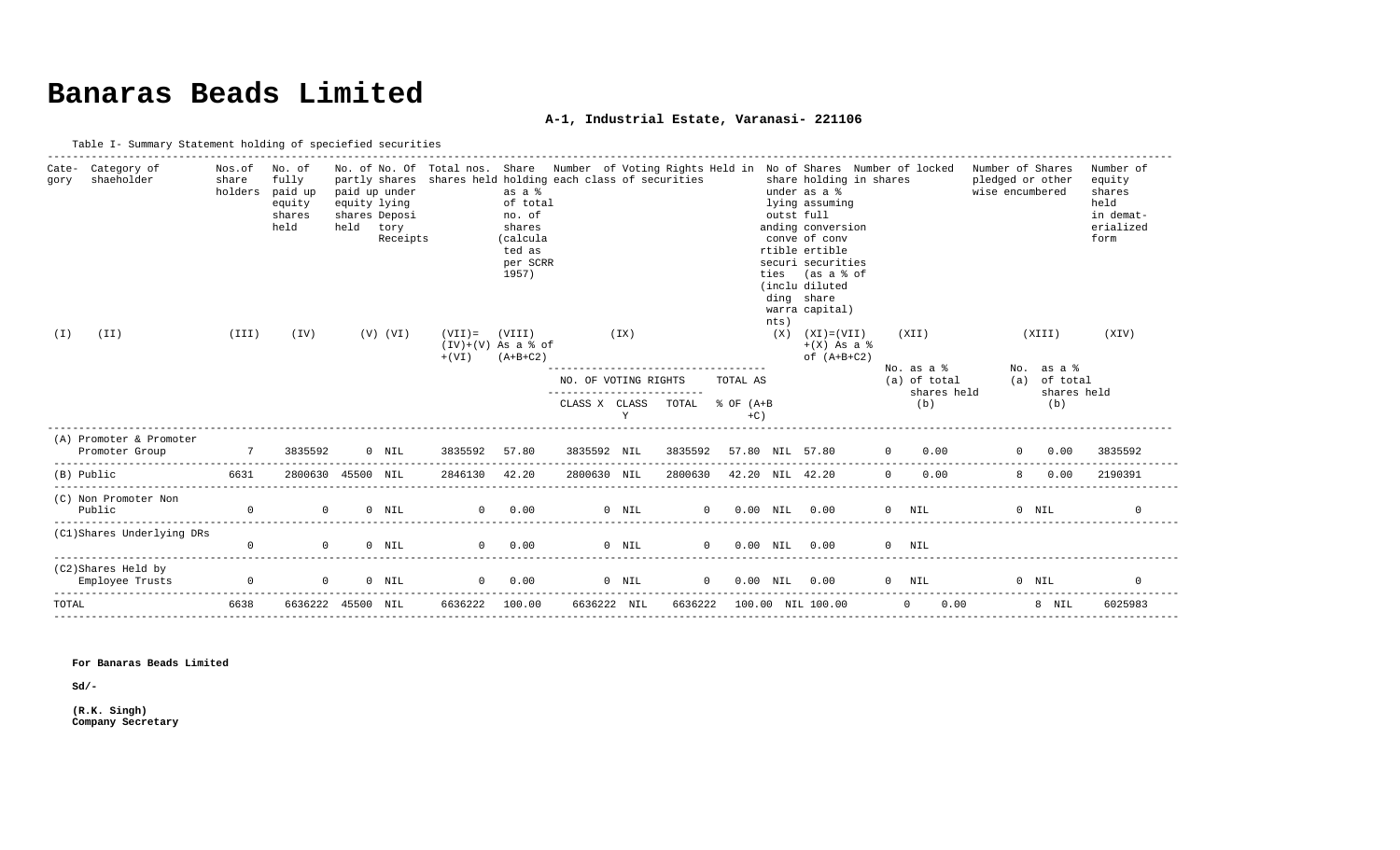Table II Statement showing shareholding patern of the Promoter And Promoter Group

| Category of the<br>Cate-<br>shaeholders<br>gory<br>$(\bot)$                                                                   | $(\I{II})$                                                                                     | pan Nos.of<br>share<br>holders<br>(III) | No. of<br>fully<br>paid up<br>equity<br>shares<br>held<br>(TV)      | paid<br>held<br>(V)                                              | partly shares<br>under<br>equity lying<br>shares Deposi<br>tory<br>Receipts<br>(VI) | shares held holding each class of securities<br>$(VII) =$<br>$(IV)+(V)$<br>$+ (VI)$ | as a %<br>of total<br>no. of<br>shares<br>(calcula<br>ted as<br>per SCRR<br>1957)<br>(VIII)<br>As a % of<br>$(A+B+C2)$ |                                      | (TX)                                                                                            |            |                                                                     |                                                                                                | outst full<br>ties<br>ding<br>warra<br>nts)<br>(X) | No. of No. Of Total nos. Share Number of Voting Rights Held in No of Shares Number of locked Number of Shares<br>share holding in shares<br>under as a %<br>lying assuming<br>anding conversion<br>conve of conv<br>rtible ertible<br>securi securities<br>(as a % of<br>(inclu diluted<br>share<br>capital)<br>$(XI) = (VII)$<br>$+(X)$ As a $\frac{1}{6}$<br>of $(A+B+C2)$ | (XII)                                                                               |                                                      | pledged or other<br>wise encumbered<br>(XIII)                                               |                                                      | Number of<br>equity<br>shares<br>held<br>in demat-<br>erialized<br>form<br>(XIV) |
|-------------------------------------------------------------------------------------------------------------------------------|------------------------------------------------------------------------------------------------|-----------------------------------------|---------------------------------------------------------------------|------------------------------------------------------------------|-------------------------------------------------------------------------------------|-------------------------------------------------------------------------------------|------------------------------------------------------------------------------------------------------------------------|--------------------------------------|-------------------------------------------------------------------------------------------------|------------|---------------------------------------------------------------------|------------------------------------------------------------------------------------------------|----------------------------------------------------|------------------------------------------------------------------------------------------------------------------------------------------------------------------------------------------------------------------------------------------------------------------------------------------------------------------------------------------------------------------------------|-------------------------------------------------------------------------------------|------------------------------------------------------|---------------------------------------------------------------------------------------------|------------------------------------------------------|----------------------------------------------------------------------------------|
|                                                                                                                               |                                                                                                |                                         |                                                                     |                                                                  |                                                                                     |                                                                                     |                                                                                                                        |                                      | NO. OF VOTING RIGHTS                                                                            |            | ____________________________________                                | TOTAL AS                                                                                       |                                                    |                                                                                                                                                                                                                                                                                                                                                                              |                                                                                     | No. as a %<br>(a) of total                           |                                                                                             | No. $as a 8$<br>(a) of total                         |                                                                                  |
|                                                                                                                               |                                                                                                |                                         |                                                                     |                                                                  |                                                                                     |                                                                                     |                                                                                                                        |                                      | CLASS<br>$\mathbf{X}$                                                                           | CLASS<br>Y | --------------------------<br>TOTAL                                 | % OF (A+B)<br>$+C$ )                                                                           |                                                    |                                                                                                                                                                                                                                                                                                                                                                              |                                                                                     | shares held<br>(b)                                   |                                                                                             | shares<br>(b)                                        |                                                                                  |
| $(1)$ Indian                                                                                                                  |                                                                                                |                                         |                                                                     |                                                                  |                                                                                     |                                                                                     |                                                                                                                        |                                      |                                                                                                 |            |                                                                     |                                                                                                |                                                    |                                                                                                                                                                                                                                                                                                                                                                              |                                                                                     |                                                      |                                                                                             |                                                      |                                                                                  |
| (a) Individuals (HUF)                                                                                                         |                                                                                                | 7                                       | 3835592                                                             |                                                                  | $\Omega$                                                                            | NIL.                                                                                |                                                                                                                        |                                      |                                                                                                 |            | 3835592 57.80 3835592 NIL 3835592 57.80 NIL                         |                                                                                                |                                                    | 57.79                                                                                                                                                                                                                                                                                                                                                                        | $\Omega$                                                                            | 0.00                                                 |                                                                                             | $0 \t 0.00 \t 3835592$                               |                                                                                  |
| ASHOK KUMAR GUPTA<br>VAISHALI GUPTA<br>ASHOK KUMAR GUPTA<br>REKHA GUPTA<br>SIDDHARTH GUPTA<br>DEEPALI GUPTA<br>PRASHANT GUPTA | AAAHA1057M<br>AACPG7279F<br>AACPG7281R<br>AACPG7282N<br>AGEPG1158R<br>AGMPG0493M<br>AREPG8935H |                                         | 544920<br>350110<br>1363402<br>739830<br>201000<br>163790<br>472540 | $\mathbf{0}$<br>$\Omega$<br>$\Omega$<br>$\mathbf{0}$<br>$\Omega$ | $\Omega$<br>$\circ$                                                                 | NIL<br>NIL<br><b>NIL</b><br><b>NIL</b><br><b>NIL</b><br>NIL<br><b>NIL</b>           | 544920<br>350110<br>1363402 20.54<br>739830 11.14<br>201000<br>163790<br>472540                                        | 8.21<br>5.27<br>3.02<br>2.46<br>7.12 | 544920 NIL<br>350110 NIL<br>1363402 NIL<br>739830 NIL<br>201000 NIL<br>163790 NIL<br>472540 NIL |            | 544920<br>350110<br>1363402<br>739830<br>201000<br>163790<br>472540 | $0.00$ NIL<br>$0.00$ NIL<br>$0.00$ NIL<br>$0.00$ NIL<br>$0.00$ NIL<br>$0.00$ NIL<br>$0.00$ NIL |                                                    | 0.00<br>0.00<br>0.00<br>0.00<br>0.00<br>0.00<br>0.00                                                                                                                                                                                                                                                                                                                         | $\Omega$<br>$\Omega$<br>$\Omega$<br>$\Omega$<br>$\Omega$<br>$\mathbf{0}$<br>$\circ$ | 0.00<br>0.00<br>0.00<br>0.00<br>0.00<br>0.00<br>0.00 | $\Omega$<br>$\mathbf{0}$<br>$^{\circ}$<br>$^{\circ}$<br>$\Omega$<br>$\mathbf{0}$<br>$\circ$ | 0.00<br>0.00<br>0.00<br>0.00<br>0.00<br>0.00<br>0.00 | 544920<br>350110<br>1363402<br>739830<br>201000<br>163790<br>472540<br>--------- |
| (b) Central Gov/State gov                                                                                                     |                                                                                                |                                         | $\Omega$<br>$\Omega$                                                | $\Omega$                                                         |                                                                                     | <b>NIL</b>                                                                          |                                                                                                                        | $0 \t 0.00$                          |                                                                                                 | $0$ NIL    |                                                                     | $0$ $0.00$ $\text{NIL}$                                                                        |                                                    | 0.00                                                                                                                                                                                                                                                                                                                                                                         |                                                                                     | $0$ NIL                                              |                                                                                             | $0$ NIL                                              |                                                                                  |
| (c) Financial Inst. Banks                                                                                                     |                                                                                                |                                         | $\Omega$<br>$\Omega$                                                | $\Omega$                                                         |                                                                                     | <b>NIL</b>                                                                          |                                                                                                                        | $0 \t 0.00$                          |                                                                                                 | $0$ NIL    |                                                                     | $0 0.00$ NIL                                                                                   |                                                    | 0.00                                                                                                                                                                                                                                                                                                                                                                         |                                                                                     | $0$ NIL                                              |                                                                                             | $0$ NTL                                              | $\Omega$                                                                         |
| (d) Any Other (Specify)<br>Bodies Corporate                                                                                   |                                                                                                |                                         | $\circ$<br>$\Omega$                                                 | $\cap$                                                           |                                                                                     | NTL.                                                                                | $\Omega$                                                                                                               | 0.00                                 |                                                                                                 | $0$ NIL    |                                                                     | 0 0.00 NIL                                                                                     |                                                    | 0.00                                                                                                                                                                                                                                                                                                                                                                         |                                                                                     | $0$ NIL                                              |                                                                                             | $0$ NIL                                              |                                                                                  |
| $Sub-Total(A)(1)$                                                                                                             |                                                                                                |                                         | $7\overline{ }$<br>3835592                                          |                                                                  | $\circ$                                                                             | NIL                                                                                 |                                                                                                                        |                                      |                                                                                                 |            | 3835592 57.80 3835592 NIL 3835592 57.80 NIL                         |                                                                                                |                                                    | 57.80                                                                                                                                                                                                                                                                                                                                                                        |                                                                                     | $0$ NIL                                              |                                                                                             | $0$ NIL                                              | 3835592                                                                          |
| (2) Foreign                                                                                                                   |                                                                                                |                                         |                                                                     |                                                                  |                                                                                     |                                                                                     |                                                                                                                        |                                      |                                                                                                 |            |                                                                     |                                                                                                |                                                    |                                                                                                                                                                                                                                                                                                                                                                              |                                                                                     |                                                      |                                                                                             |                                                      |                                                                                  |
| (a) Individuals nri/<br>Individuals/Foreign<br>Individuals                                                                    |                                                                                                |                                         | $\mathbf 0$<br>$\Omega$                                             | $\Omega$                                                         |                                                                                     | NIL                                                                                 |                                                                                                                        | $0 \t 0.00$                          |                                                                                                 | $0$ NIL    |                                                                     | $0 0.00$ NIL                                                                                   |                                                    | 0.00                                                                                                                                                                                                                                                                                                                                                                         |                                                                                     | $0$ NIL                                              |                                                                                             | $0$ NIL                                              | $\Omega$                                                                         |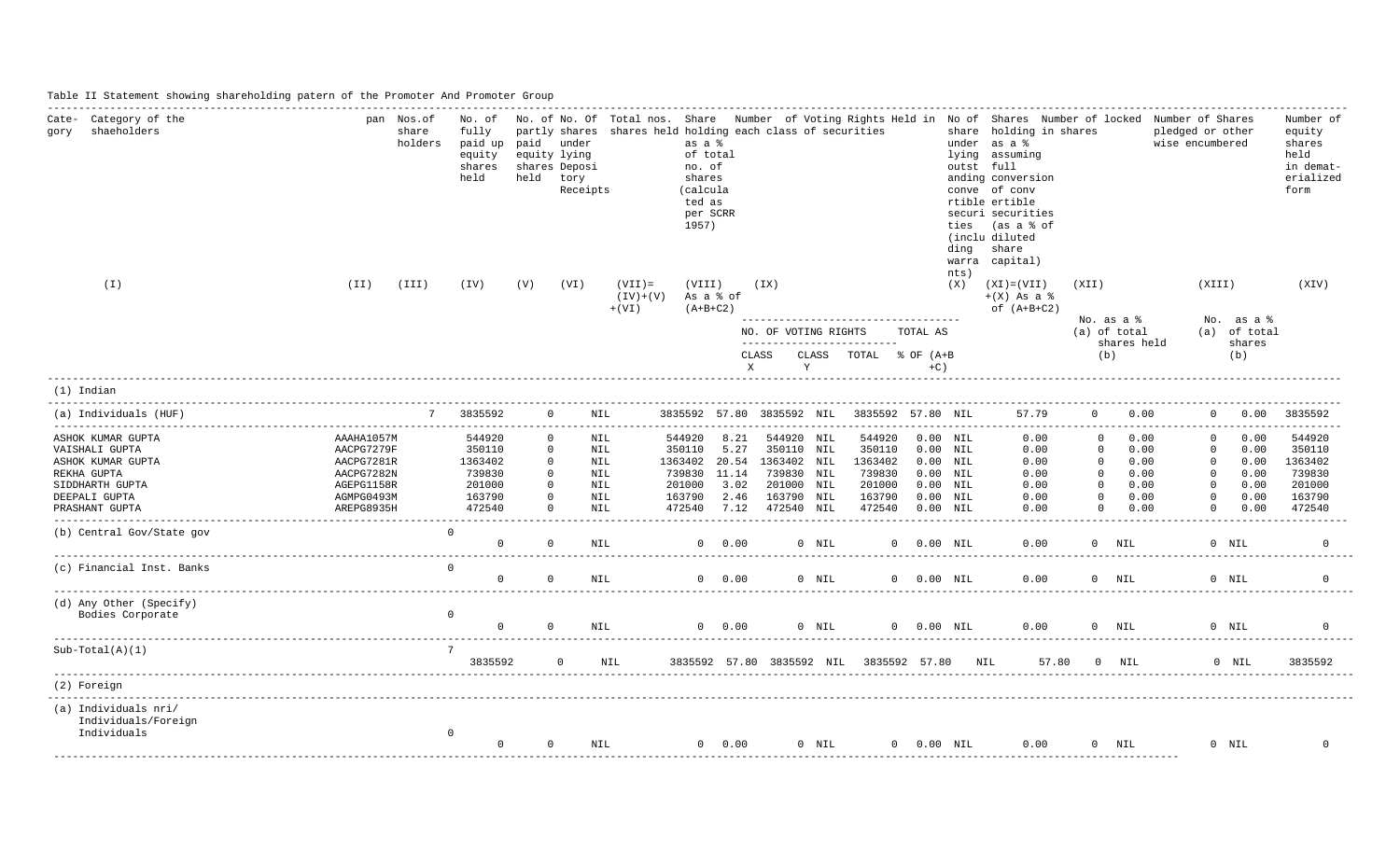| (b) Government                              |   |         |     |      |                           |         |                   |      |            |       |                   |         |         |
|---------------------------------------------|---|---------|-----|------|---------------------------|---------|-------------------|------|------------|-------|-------------------|---------|---------|
|                                             |   |         | NIL | 0.00 |                           | 0 NIL   |                   | 0.00 | NIL        | 0.00  | $0$ NIL           | $0$ NIL |         |
| (c) Institutions                            | 0 |         |     |      |                           |         |                   |      |            |       |                   |         |         |
|                                             |   |         | NIL | 0.00 |                           | $0$ NIL |                   |      | $0.00$ NIL | 0.00  | $0$ NIL           | $0$ NIL |         |
| (d) Foreign Portfolio                       |   |         |     |      |                           |         |                   |      |            |       |                   |         |         |
| Investor                                    |   |         | NIL | 0.00 |                           | $0$ NIL | $\cap$            |      | $0.00$ NIL | 0.00  | $0$ NIL           | $0$ NIL |         |
| (e) Any Other (specify)<br>Bodies Corporate |   |         |     |      |                           |         |                   |      |            |       | ----------------- |         |         |
|                                             |   |         | NIL | 0.00 |                           | $0$ NIL |                   |      | NIL        | 0.00  | NIL               | $0$ NIL |         |
| $Sub-Total(A)(2)$                           | 0 |         |     |      |                           |         |                   |      |            |       |                   |         |         |
|                                             |   |         | NIL | 0.00 |                           | $0$ NIL | $\cap$            |      | $0.00$ NIL | 0.00  | $0$ NIL           | $0$ NIL |         |
| Total PROMOTER                              |   |         |     |      |                           |         |                   |      |            |       |                   |         |         |
| AND PROMOTER GROUP(A) = $(A)(1)(A)(2)$      |   | 3835592 | NIL |      | 3835592 57.80 3835592 NIL |         | 3835592 57.80 NIL |      |            | 57.80 | $0$ NIL           | 0 NIL   | 3835592 |
|                                             |   |         |     |      |                           |         |                   |      |            |       | ----------------  |         |         |

For Banaras Beads Limited

 $sd/-$ 

(R.K. Singh)<br>Company Secretary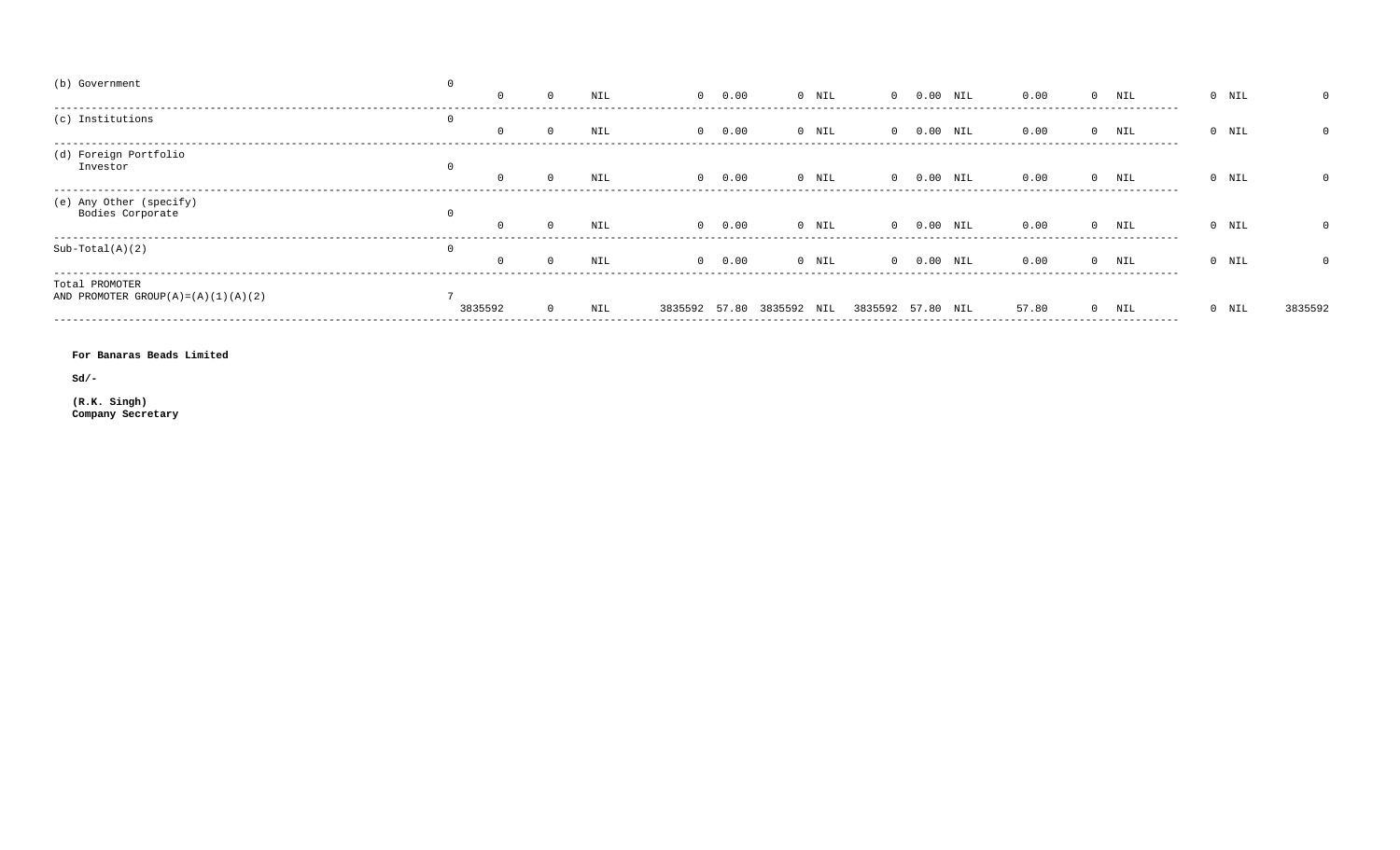### Table III Statement showing shareholding patern of the Public Shareholder

| Cate- Category of the<br>shaeholders<br>qory | pan Nos.of<br>share<br>holders | No. of<br>fully<br>paid up paid under<br>equity<br>shares<br>held | equity lying<br>held tory | shares Deposi<br>Receipts |                                     | as a %<br>of total<br>no. of<br>shares<br>(calcula<br>ted as<br>per SCRR<br>1957) |                       | partly shares shares held holding each class of securities |                         | ding | share holding in shares<br>under as a %<br>lying assuming<br>outst full<br>anding conversion<br>conve of conv<br>rtible ertible<br>securi securities<br>ties (as a % of<br>(inclu diluted<br>share<br>warra capital) |                     |                 | No. of No. Of Total nos. Share Number of Voting Rights Held in No of Shares Number of locked Number of Shares<br>pledged or other<br>wise encumbered | Number of<br>equity<br>shares<br>held<br>in demat-<br>erialized<br>form |
|----------------------------------------------|--------------------------------|-------------------------------------------------------------------|---------------------------|---------------------------|-------------------------------------|-----------------------------------------------------------------------------------|-----------------------|------------------------------------------------------------|-------------------------|------|----------------------------------------------------------------------------------------------------------------------------------------------------------------------------------------------------------------------|---------------------|-----------------|------------------------------------------------------------------------------------------------------------------------------------------------------|-------------------------------------------------------------------------|
| (I)<br>(II)                                  | (III)                          | (TV)                                                              | (V)                       | (VI)                      | $(VII)$ =<br>$(IV)+(V)$<br>$+ (VI)$ | (VIII)<br>As a % of<br>$(A+B+C2)$                                                 | (TX)                  | ------------------------------------                       |                         | nts) | $(X)$ $(XI) = (VII)$<br>$+(X)$ As a $\frac{1}{6}$<br>of $(A+B+C2)$                                                                                                                                                   | (XII)<br>No. as a % |                 | (XIII)<br>No. as a %                                                                                                                                 | (XIV)                                                                   |
|                                              |                                |                                                                   |                           |                           |                                     |                                                                                   |                       | NO. OF VOTING RIGHTS<br>--------------------------         | TOTAL AS                |      |                                                                                                                                                                                                                      | (a) of total        | shares held     | (a) of total<br>shares                                                                                                                               |                                                                         |
|                                              |                                |                                                                   |                           |                           |                                     |                                                                                   | CLASS<br>$\mathbf{X}$ | CLASS TOTAL % OF (A+B<br>Y                                 | $+C$ )                  |      |                                                                                                                                                                                                                      | (b)                 |                 | (b)                                                                                                                                                  |                                                                         |
| (1) Institutions                             |                                |                                                                   |                           |                           |                                     |                                                                                   |                       |                                                            |                         |      |                                                                                                                                                                                                                      |                     |                 |                                                                                                                                                      |                                                                         |
| (a) Mutual Funds                             | $1$ and $1$                    |                                                                   | $20 \qquad 0$             |                           | <b>NIL</b>                          | 20 0.00                                                                           |                       | 20 NIL                                                     | 20  0.00  NIL           |      | 0.00                                                                                                                                                                                                                 |                     | $0 \qquad 0.00$ | $\Omega$<br>0.00                                                                                                                                     | 20                                                                      |
| (b) Venture Capital Funds                    | $\overline{0}$                 |                                                                   | $\Omega$                  | $\Omega$<br>NTL.          |                                     | $0 \t 0.00$                                                                       |                       | $0$ NIL                                                    | $0$ $0.00$ $\text{NIL}$ |      | 0.00                                                                                                                                                                                                                 |                     | $0$ NIL         | $0$ NIL                                                                                                                                              | $\Omega$                                                                |
| (c) Alternate Investment<br>Funds            | $\circ$                        | $\Omega$                                                          | $\Omega$                  | NIL                       |                                     |                                                                                   |                       | $0$ 0.00 0 NIL 0 0.00 NIL                                  |                         |      | 0.00                                                                                                                                                                                                                 |                     | $0$ NIL         | $0$ NIL                                                                                                                                              | $\Omega$                                                                |
| (d) Foreign Venture<br>Capital Investors     | $\overline{0}$                 | $\Omega$                                                          | $\overline{0}$            | NIL                       |                                     | $0 \t 0.00$                                                                       |                       | 0 NIL                                                      | $0$ $0.00$ $\text{NIL}$ |      | 0.00                                                                                                                                                                                                                 |                     | $0$ NIL         | $0$ NIL                                                                                                                                              | $\Omega$                                                                |
| (e) Foreign Portfolio<br>Investors           | $\overline{0}$                 | $\Omega$                                                          | $\Omega$                  | NIL                       |                                     |                                                                                   | $0 \t 0.00$           | $0$ NIL                                                    | $0$ $0.00$ $\text{NIL}$ |      | 0.00                                                                                                                                                                                                                 |                     | $0$ NIL         | $0$ NIL                                                                                                                                              | $\Omega$                                                                |
| (f) Financial Institutions<br>Banks          | $1 \qquad \qquad$              | 70                                                                | $\overline{0}$            | NIL                       |                                     | 70  0.00                                                                          |                       | 70 NIL                                                     | 70   0.00   NIL         |      | 0.00                                                                                                                                                                                                                 | $\overline{0}$      | 0.00            | 0 0.00                                                                                                                                               | 70                                                                      |
| (g) Insurance Companies                      | $\overline{0}$                 | $\overline{0}$                                                    | $\overline{0}$            | NIL                       |                                     | $0 \t 0.00$                                                                       |                       | $0$ NIL                                                    | $0$ $0.00$ $\text{NIL}$ |      | 0.00                                                                                                                                                                                                                 |                     | $0$ NIL         | $0$ NIL                                                                                                                                              | $\Omega$                                                                |
| (h) Provident Funds/)<br>Pension Funds       | $\circ$                        | $\circ$                                                           | $\overline{0}$            | NIL                       |                                     | 0 0.00                                                                            |                       | $0$ NIL                                                    | $0$ $0.00$ $\text{NIL}$ |      | 0.00                                                                                                                                                                                                                 |                     | $0$ NIL         | $0$ NIL                                                                                                                                              | $\circ$                                                                 |

(i) Any Other (specify)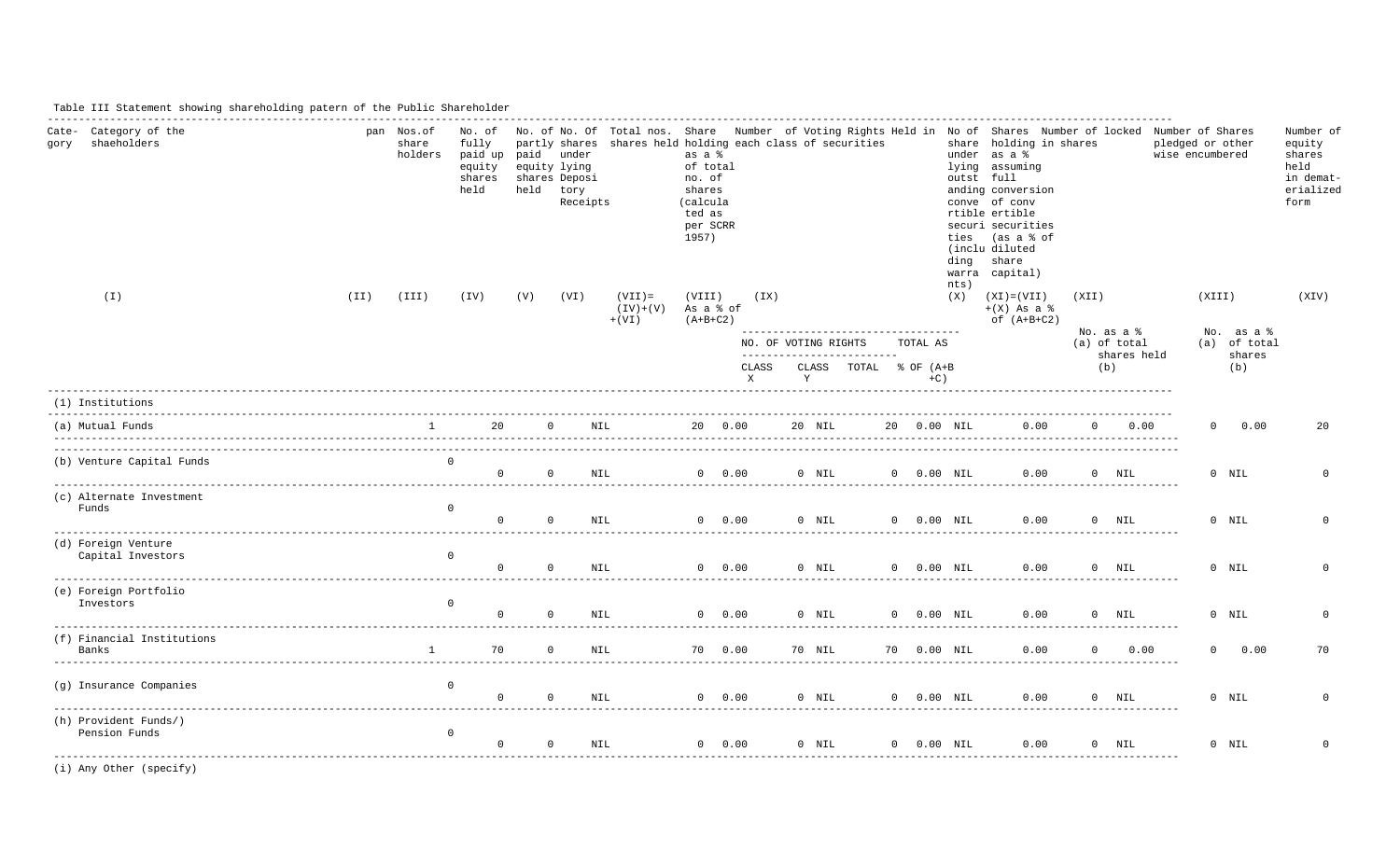| FDI                                                                  |                          |              | $\Omega$<br>$\Omega$                                     | $\Omega$                     | <b>NIL</b>       |                                        | $0 \t 0.00$  |                           | $0$ NIL  | $^{\circ}$        |                | $0.00$ NIL               | 0.00                            | $\mathbf{0}$                   | NIL                          |                        | $0$ NIL      |                 |
|----------------------------------------------------------------------|--------------------------|--------------|----------------------------------------------------------|------------------------------|------------------|----------------------------------------|--------------|---------------------------|----------|-------------------|----------------|--------------------------|---------------------------------|--------------------------------|------------------------------|------------------------|--------------|-----------------|
| $Sub-Total(B)(1)$                                                    |                          |              | 2<br>90                                                  | $\mathbf 0$                  | <b>NIL</b>       |                                        | 90 0.00      |                           | 90 NIL   |                   | 90  0.00  NIL  |                          | 0.00                            |                                | $0$ NIL                      |                        | $0$ NIL      | 90              |
| (2) Central Government/                                              |                          |              |                                                          |                              |                  |                                        |              |                           |          |                   |                |                          |                                 |                                |                              |                        |              |                 |
| () State Government(s)/<br>President of India                        |                          |              | $\mathbf 0$<br>$\mathbf{0}$                              | $\circ$                      | NIL              |                                        | $0 \t 0.00$  |                           | $0$ NIL  |                   | $0 0.00$ NIL   |                          | 0.00                            |                                | $0$ NIL                      |                        | $0$ NIL      |                 |
| $Sub-Total(B)(2)$                                                    |                          |              | $\mathbf{0}$<br>$\Omega$                                 | $\mathbf 0$                  | NIL              |                                        | $0 \t 0.00$  |                           | $0$ NIL  |                   | 0 0.00 NIL     |                          | 0.00                            |                                | ------<br>$0$ NIL            |                        | $0$ NIL      |                 |
| (3) Non-Institutions                                                 |                          |              |                                                          |                              |                  |                                        |              |                           |          |                   |                |                          |                                 |                                |                              |                        |              |                 |
| ------------------<br>(a) Individuals-<br>i. Individual shareholders |                          | 6460         | 1233181                                                  | 45500                        | NIL              |                                        |              | 1278681 18.58 1233181 NIL |          | 1233181 18.58 NIL |                |                          | 18.58                           |                                | 0.00                         | 8                      | 0.00         | 661852          |
| VIRAF F CHINOY<br>MITA DIPAK SHAH                                    | AAAPC8274A<br>AFBPS1012A |              | 117066<br>71000<br>---------------------------------     | $\mathbf{0}$<br>$\mathbf 0$  | NIL<br>NIL       | 117066<br>71000<br>------------------- | 1.76<br>1.07 | 117066 NIL<br>71000 NIL   |          | 117066<br>71000   |                | $0.00$ NIL<br>$0.00$ NIL | 0.00<br>0.00                    | $\circ$<br>$\circ$             | 0.00<br>0.00                 | $\Omega$<br>$\circ$    | 0.00<br>0.00 | 117066<br>71000 |
| (a) Individuals-<br>ii.Individual shareholders                       |                          | 6            | 306358                                                   | $\Omega$                     | <b>NIL</b>       | 306358                                 | 4.61         | 306358 NIL                |          | 306358            |                | 4.61 NIL                 | 4.61                            | $\Omega$                       | 0.00                         | $\Omega$               | 0.00         | 306358          |
| VIRAF F CHINOY<br>MITA DIPAK SHAH                                    | AAAPC8274A<br>AFBPS1012A |              | 117066<br>71000                                          | $\mathbf{0}$<br>$\mathbf{0}$ | $\rm NIL$<br>NIL | 117066<br>71000                        | 1.76<br>1.07 | 117066 NIL<br>71000       | NIL      | 117066<br>71000   |                | $0.00$ NIL<br>$0.00$ NIL | 0.00<br>0.00                    | $\mathbf{0}$<br>$\overline{0}$ | 0.00<br>0.00<br>---------    | $\mathbf 0$<br>$\circ$ | 0.00<br>0.00 | 117066<br>71000 |
| (b) NBFCs registered with RBI                                        |                          | $\mathbf{1}$ | 220                                                      | $\mathbf{0}$                 | NIL              |                                        | 220 0.00     |                           | 220 NIL  | 220               |                | $0.00$ NIL               | 0.00                            | $\mathbf{0}$                   | 0.00                         | $\circ$                | 0.00         | 220             |
| (c) Employee Trust                                                   |                          |              | $\Omega$<br>$\overline{0}$                               | $\mathbf 0$                  | NIL              |                                        | $0 \t 0.00$  |                           | $0$ NIL  |                   | 0 0.00 NIL     |                          | 0.00                            |                                | $0$ NIL                      |                        | $0$ NIL      |                 |
| (d) Overseas Depositories<br>(holding DRs)<br>(balancing figure)     |                          |              | $\Omega$<br>$\mathbf{0}$<br>____________________________ | $\circ$                      | NIL              |                                        | $0 \t 0.00$  |                           | $0$ NIL  |                   | $0 0.00$ NIL   |                          | 0.00<br>_______________________ |                                | $0$ NIL                      |                        | $0$ NIL      | $\Omega$        |
| (e) Any Other (specify)<br>Bodies Corporate                          |                          | 100          | 159173                                                   | $\overline{0}$               | NIL              | 159173 2.39                            |              | 159173 NIL                |          | 159173            |                | 2.39 NIL                 | 2.39                            | $\Omega$                       | 0.00<br>-------------------- | $\Omega$               | 0.00         | 125603          |
| PRASHANT GLASS WORKS PRIVATE LIMITED                                 | AAACP5809R               |              | 73512                                                    | $\circ$                      | <b>NIL</b>       | 73512                                  | 1.10         | 73512 NIL                 |          | 73512             |                | $0.00$ NIL               | 0.00                            | $\mathbf{0}$                   | 0.00                         | $\mathbf 0$            | 0.00         | 73512           |
| (g) Any Other (specify)<br>Non-resident indian./OCB                  |                          | 9            | 4070                                                     | $\Omega$                     | NIL              | 4070                                   | 0.06         |                           | 4070 NIL | 4070              |                | $0.06$ NIL               | 0.06                            | $\Omega$                       | 0.00                         | $\mathbf 0$            | 0.00         | 4070            |
| (h) Any Other (specify)<br>Clearing Member                           |                          | 35           | 17863                                                    | $\circ$                      | NIL              |                                        | 17863 0.26   | 17863 NIL                 |          |                   | 17863 0.26 NIL |                          | 0.26                            | $^{\circ}$                     | 0.00                         | $\overline{0}$         | 0.00         | 17863           |
| (i) Any Other (specify)<br>Trust                                     |                          | 1            | 1072000                                                  | $\mathbf{0}$                 | NIL              |                                        |              | 1072000 16.15 1072000 NIL |          | 1072000 16.15 NIL |                |                          | 16.15                           | $\Omega$                       | 0.00                         | $\Omega$               | 0.00         | 1072000         |
| RAM GULAM KANHAIYA LAL CHARITABLE TRUST                              | AAATR6382A               |              | 1072000                                                  | $\mathbf{0}$                 | NIL              |                                        |              | 1072000 16.15 1072000 NIL |          | 1072000           |                | $0.00$ NIL               | 0.00                            | $\mathbf{0}$                   | 0.00                         | $^{\circ}$             | 0.00         | 1072000         |
| (k) Any Other (specify)                                              |                          |              |                                                          |                              |                  |                                        |              |                           |          |                   |                |                          |                                 |                                |                              |                        |              |                 |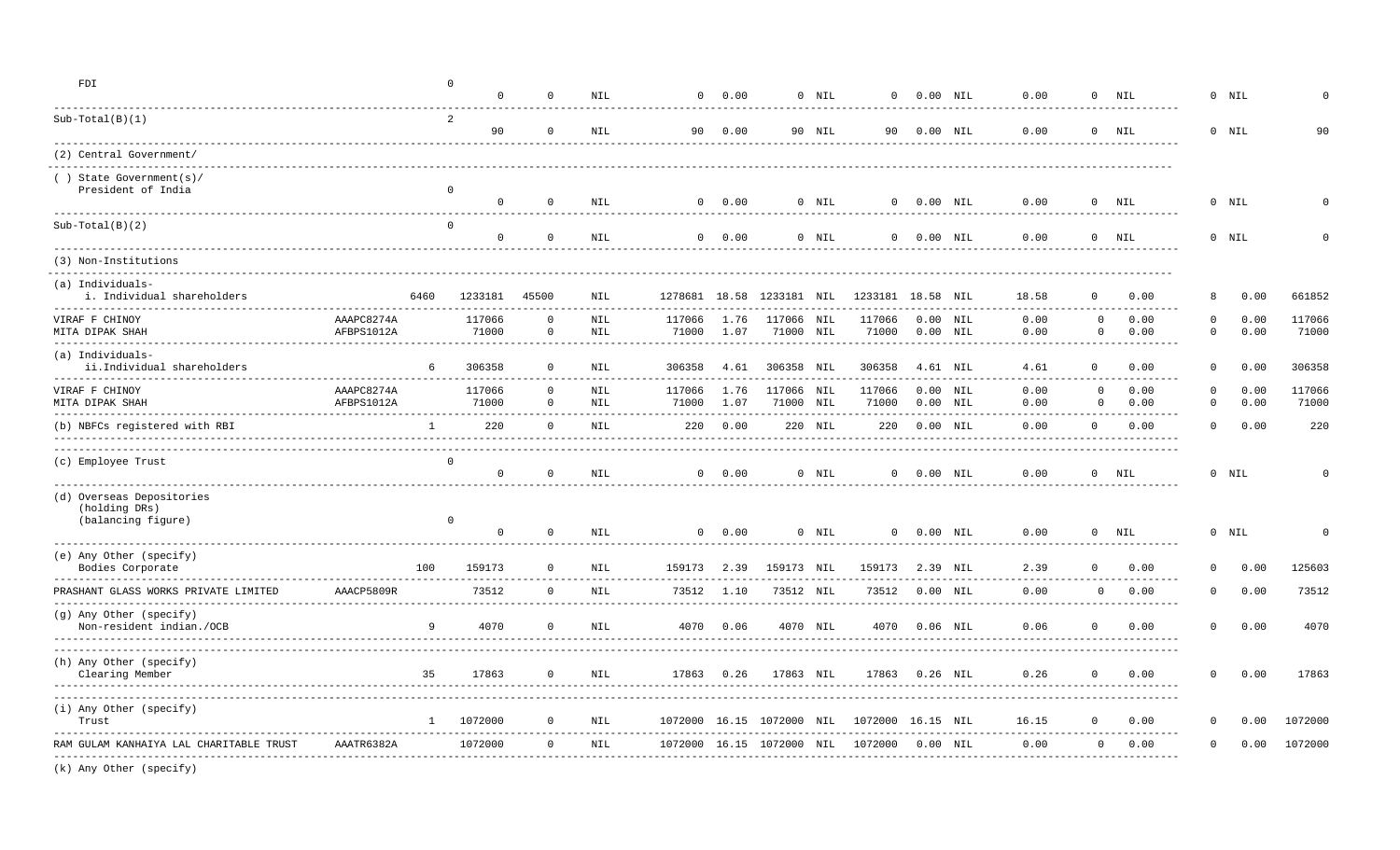| EMPLOYEE                                                | ⊥⊥   | 940     |       | NIL | 940                       | 0.01 | 940  | NIL | 940               | 0.01 | NIL | 0.01  | $\Omega$ | 0.00                   | 0.00  | 130     |
|---------------------------------------------------------|------|---------|-------|-----|---------------------------|------|------|-----|-------------------|------|-----|-------|----------|------------------------|-------|---------|
| (m) Any Other (specify)<br>DIRECTOR'S & THEIR RELATIVES | 6    | 6735    |       | NIL | 6735                      | 0.10 | 6735 | NIL | 6735              | 0.10 | NIL | 0.10  | $\Omega$ | 0.00<br>-------------- | 0.00  | 2205    |
| $Sub-Total(B)(3)$                                       | 6629 | 2800540 | 45500 | NIL | 2846040 42.20 2800540     |      |      | NIL | 2800540 42.20     |      | NTL | 42.20 |          | $0$ NIL                | 8 NIL | 2190301 |
| Total PUBLIC SHAREHOLDER<br>$(B) = (B) (1) (B) (2)$     | 6631 | 2800630 | 45500 | NIL | 2846130 42.20 2800630 NIL |      |      |     | 2800630 42.20 NIL |      |     | 42.20 |          | $0$ NIL                | 8 NIL | 2190391 |

For Banaras Beads Limited

 $sd/-$ (R.K. Singh)<br>Company Secretary